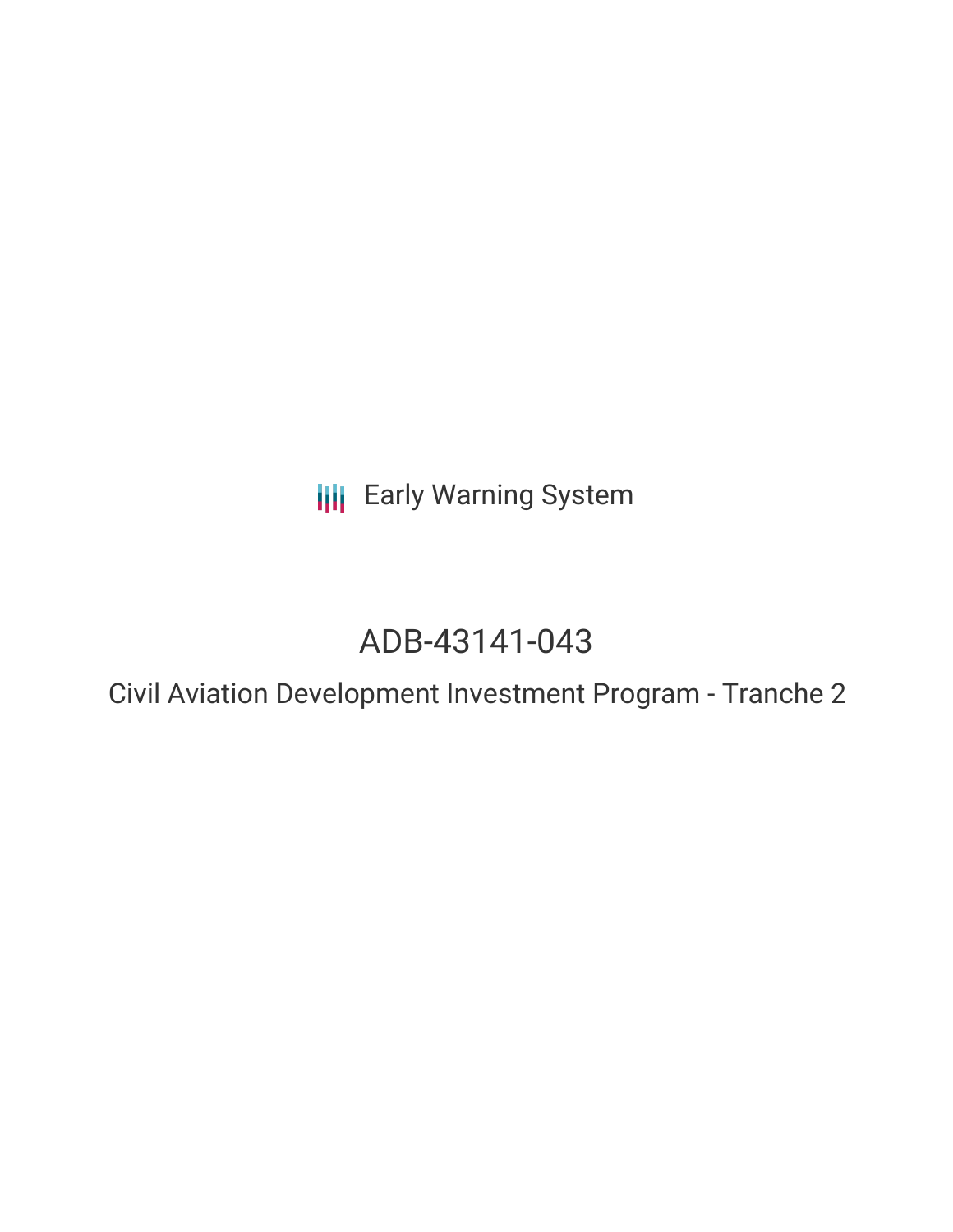

#### **Quick Facts**

| <b>Countries</b>              | Papua New Guinea                                                       |
|-------------------------------|------------------------------------------------------------------------|
| <b>Financial Institutions</b> | Asian Development Bank (ADB)                                           |
| <b>Status</b>                 | Approved                                                               |
| <b>Bank Risk Rating</b>       | B                                                                      |
| <b>Voting Date</b>            | 2013-11-25                                                             |
| <b>Borrower</b>               | National Parliament of Papua New Guinea, National Airports Corporation |
| <b>Sectors</b>                | Transport                                                              |
| <b>Investment Type(s)</b>     | Loan                                                                   |
| <b>Loan Amount (USD)</b>      | $$130.00$ million                                                      |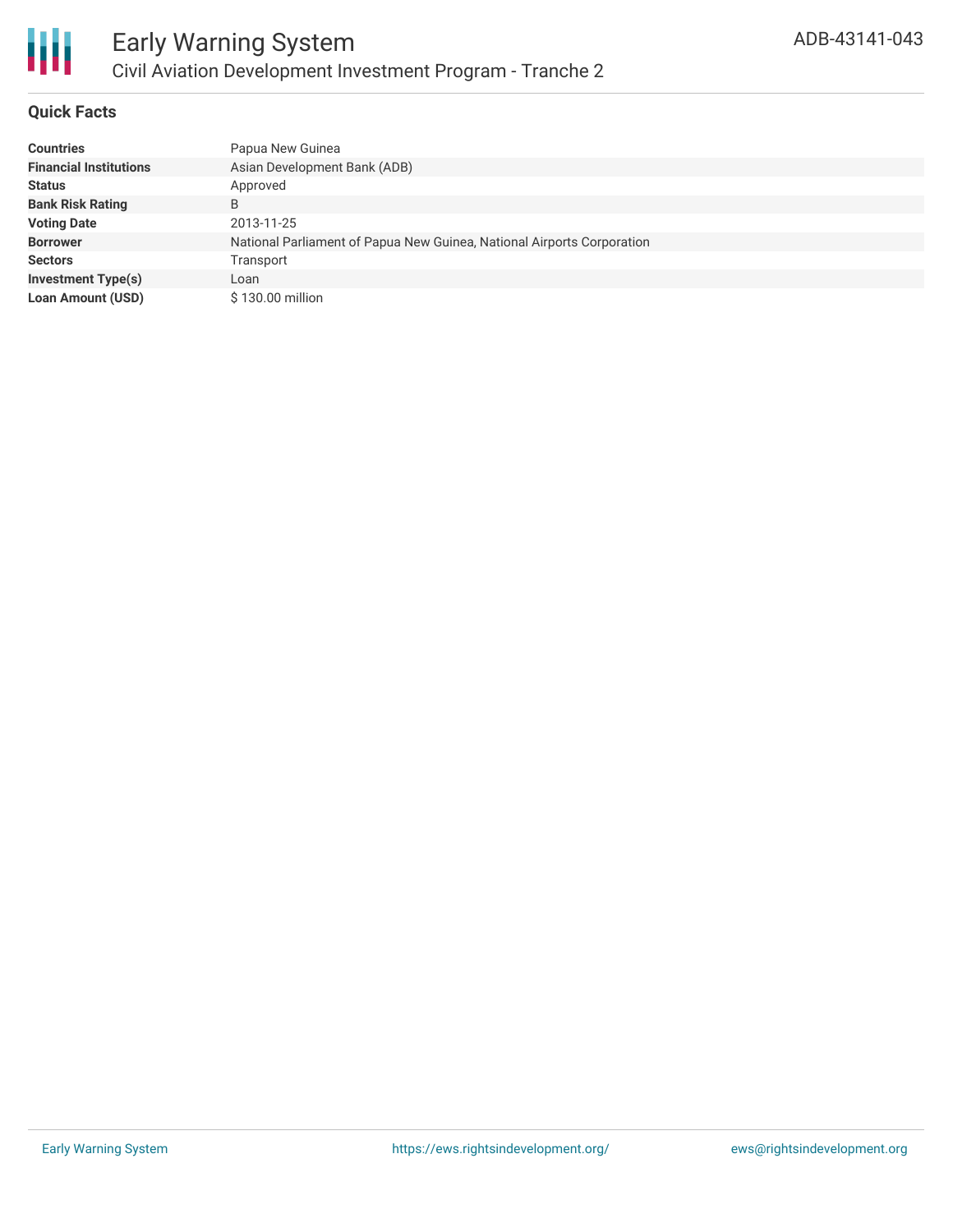

#### **Project Description**

According to ADB website, ADB is helping Papua New Guinea upgrade its national airports to strengthen aviation safety and services. The second project under the program will strengthen the operations of National Airports Corporation, Papua New Guinea Air Services Limited, and Civil Aviation Safety Authority of Papua New Guinea. It will improve airport infrastructure and air traffic management and navigation services.

The proposed Tranche 2 will establish a sustainable civil aviation network to support the economic growth of the country. The outcome will be safer, more secure, and more efficient all-weather access to air transport services in the project areas. This project is associated with closed ADB projects (ADB-43141-012 and ADB-43141-023).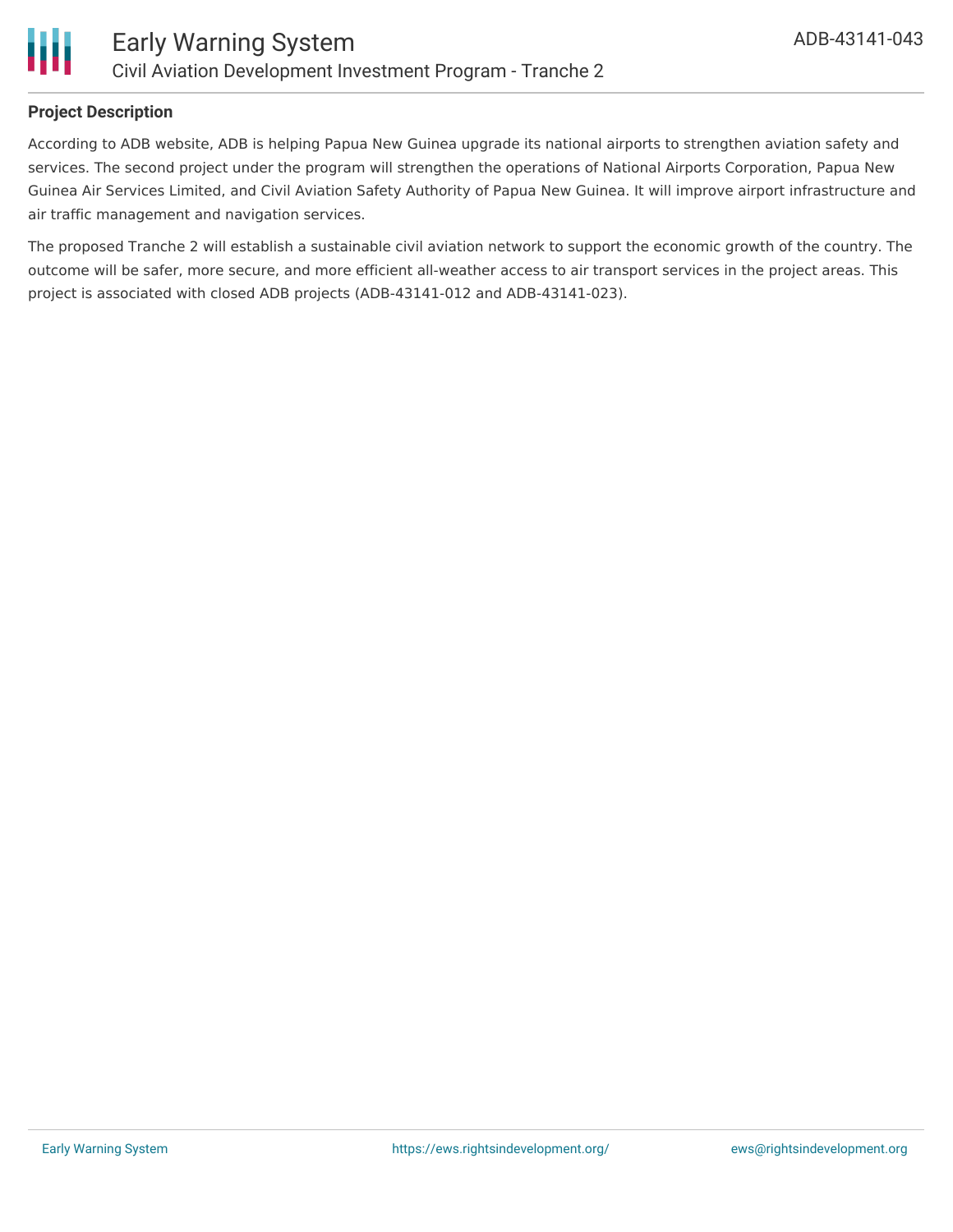

#### **Investment Description**

Asian Development Bank (ADB)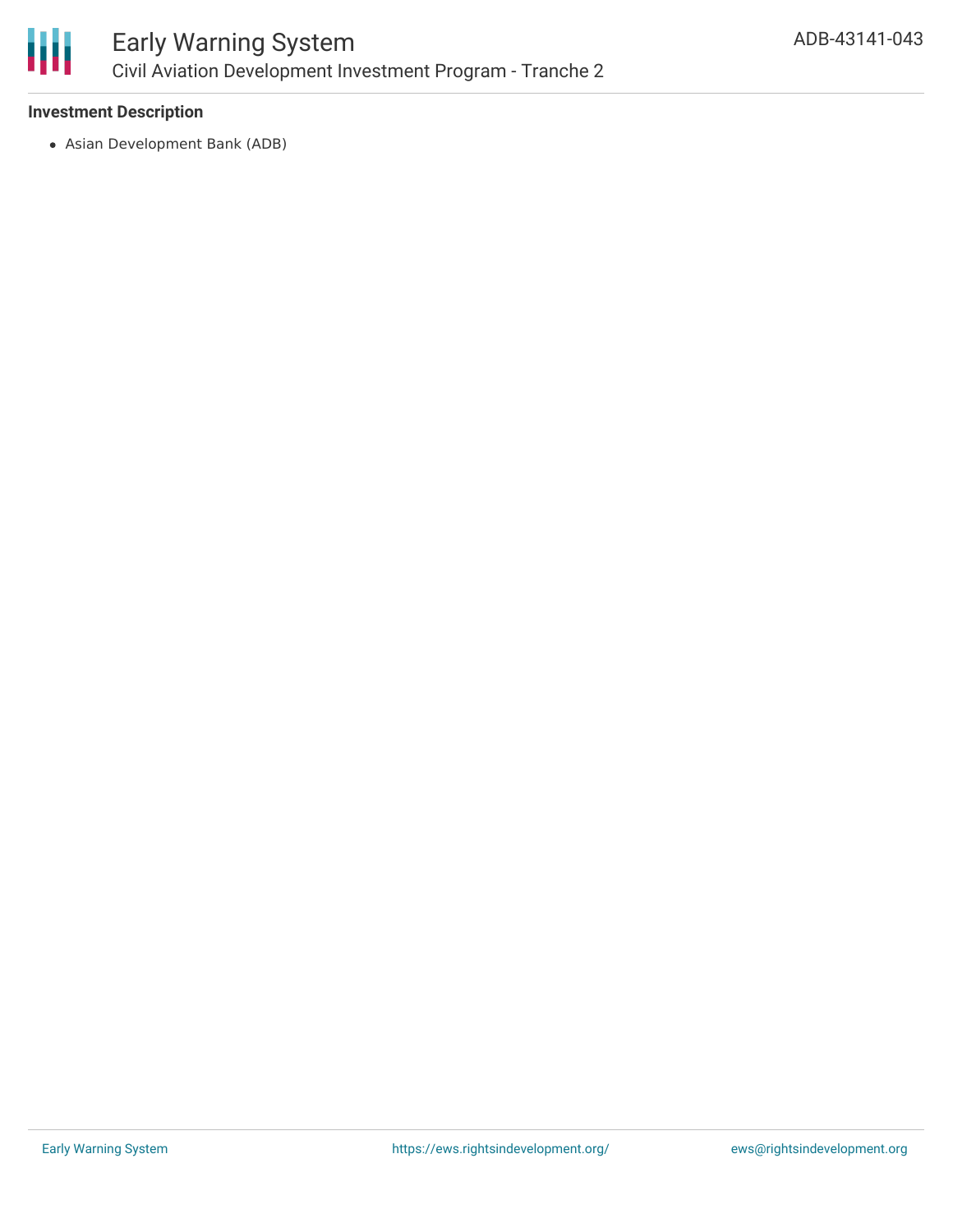

#### **Contact Information**

Project Officer: Villareal, Maria Theresa J. Pacific Department, ADB No contact information provided at the time of disclosure.

Executing Agency: National Airports Corporation Email Address: JKINTAU@NAC.COM.PG Level 1, Domestic Terminal, Port Moresby International Airport

#### ACCOUNTABILITY MECHANISM OF ADB

The Accountability Mechanism is an independent complaint mechanism and fact-finding body for people who believe they are likely to be, or have been, adversely affected by an Asian Development Bank-financed project. If you submit a complaint to the Accountability Mechanism, they may investigate to assess whether the Asian Development Bank is following its own policies and procedures for preventing harm to people or the environment. You can learn more about the Accountability Mechanism and how to file a complaint at: http://www.adb.org/site/accountability-mechanism/main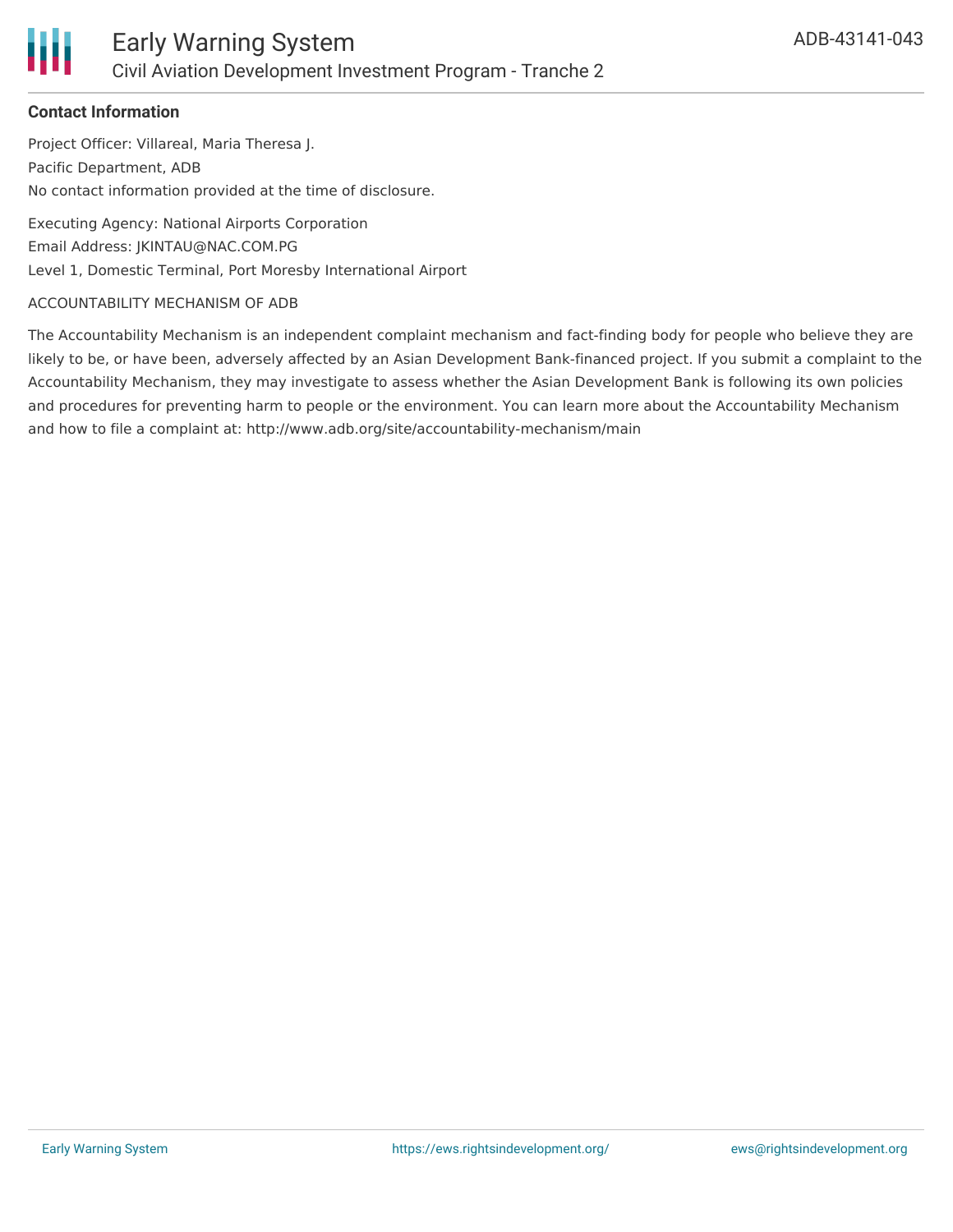

## Early Warning System

Civil Aviation Development Investment Program - Tranche 2

#### **Bank Documents**

- Civil Aviation [Development](https://ewsdata.rightsindevelopment.org/files/documents/43/ADB-43141-043_jgLbgqk.pdf) Investment Program Tranche 2: Audited Project Financial Statements (Jan [Original Source]
- Civil Aviation Development Investment Program Tranche 2: [Environmental](https://ewsdata.rightsindevelopment.org/files/documents/43/ADB-43141-043_5JuNx5T.pdf) Assessment and Review Frame [Original Source]
- Civil Aviation Development Investment Program Tranche 2: [Environmental](https://ewsdata.rightsindevelopment.org/files/documents/43/ADB-43141-043_mzBlP5M.pdf) Monitoring Report (January- [Original Source]
- Civil Aviation Development Investment Program Tranche 2: [Environmental](https://ewsdata.rightsindevelopment.org/files/documents/43/ADB-43141-043_Xvzao5W.pdf) Monitoring Report (January- [Original **Source1**
- Civil Aviation Development Investment Program Tranche 2: [Environmental](https://ewsdata.rightsindevelopment.org/files/documents/43/ADB-43141-043_w2byvSQ.pdf) Monitoring Report (July-Dec [Original Source]
- Civil Aviation Development Investment Program Tranche 2: [Environmental](https://ewsdata.rightsindevelopment.org/files/documents/43/ADB-43141-043_aRileEP.pdf) Monitoring Report (July-Dec [Original Source]
- Civil Aviation [Development](https://ewsdata.rightsindevelopment.org/files/documents/43/ADB-43141-043_mfGc4Vq.pdf) Investment Program Tranche 2: Procurement Plan [\[Original](https://www.adb.org/projects/documents/civil-aviation-development-investment-program-tranche-2-pp) Source]
- Civil Aviation Development Investment Program Tranche 2: [Resettlement](https://ewsdata.rightsindevelopment.org/files/documents/43/ADB-43141-043_PMZP7u3.pdf) Framework (Draft) [\[Original](https://www.adb.org/projects/documents/civil-aviation-development-investment-program-tranche-2-resettlement-framework) Source]
- Loan Agreement (Special Operations) for Civil Aviation [Development](https://ewsdata.rightsindevelopment.org/files/documents/43/ADB-43141-043_Czh8k8l.pdf) Investment Program Project 2 [\[Original](https://www.adb.org/projects/documents/loan-agreement-special-operations-civil-aviation-development-investment-program-project-2) Source]
- Loan Agreement for Civil Aviation [Development](https://ewsdata.rightsindevelopment.org/files/documents/43/ADB-43141-043_C4xpnbx.pdf) Investment Program Project 2 [\[Original](https://www.adb.org/projects/documents/loan-agreement-civil-aviation-development-investment-program-project-2) Source]
- Project Agreement for Civil Aviation [Development](https://ewsdata.rightsindevelopment.org/files/documents/43/ADB-43141-043_uB5ILp2.pdf) Investment Program Project 2 [\[Original](https://www.adb.org/projects/documents/project-agreement-civil-aviation-development-investment-program-project-2) Source]
- Project [Disclosure](https://ewsdata.rightsindevelopment.org/files/documents/43/ADB-43141-043.pdf) PDF [\[Original](https://www.adb.org/printpdf/projects/43141-043/main) Source]
- Related project [ADB-43141-013](https://www.adb.org/projects/43141-013/main)
- Related projects [ADB-43141-044](https://www.adb.org/projects/43141-044/main)